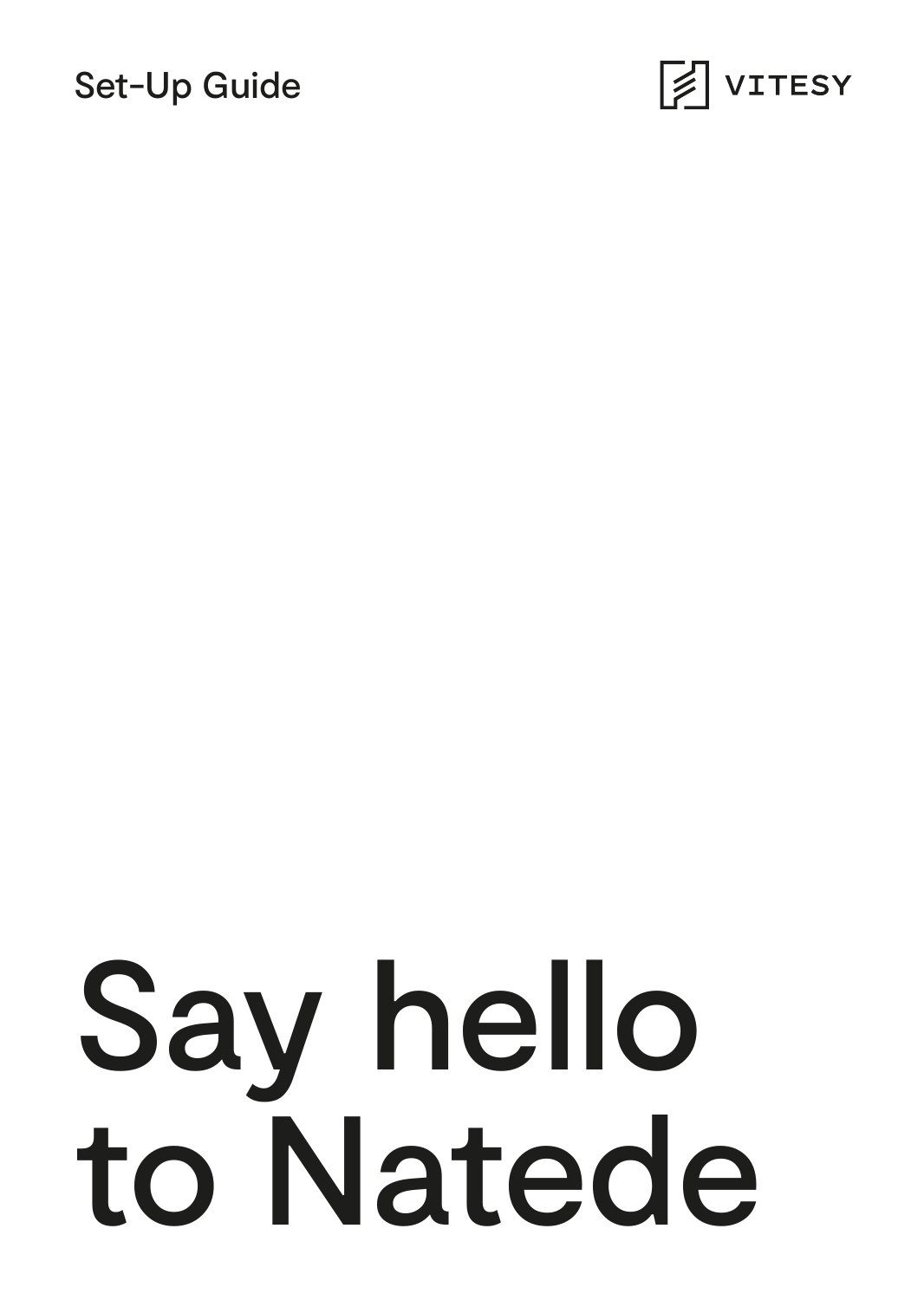Natede works with the natural cleaning power of plants to purify your home. You can find a list of the plants that work the best in the support section on www.vitesy.com Once you have your favorite plant, you're ready to begin.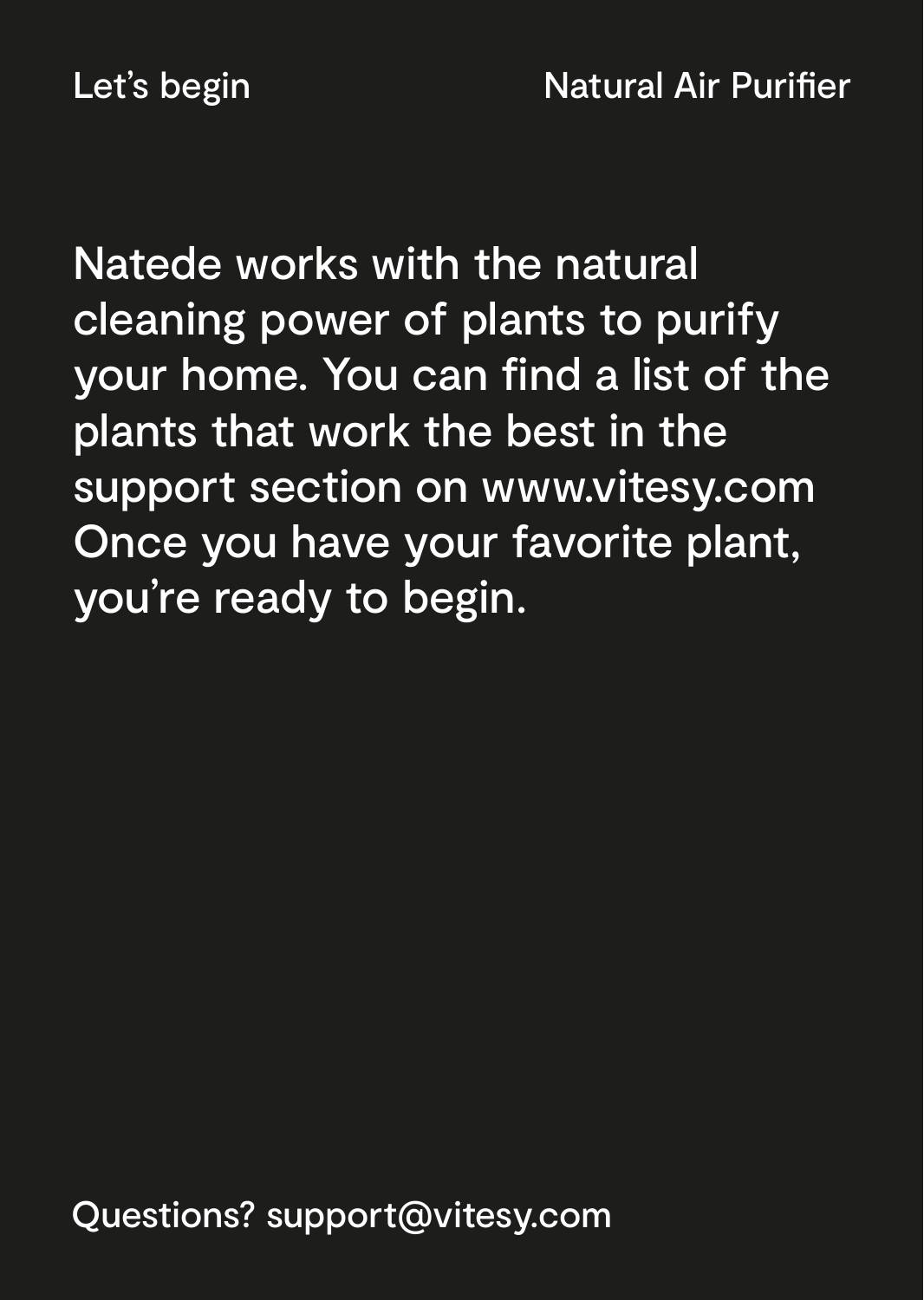## What's in the box?

In the box, you will find the following components. Assembly time: 15 minutes

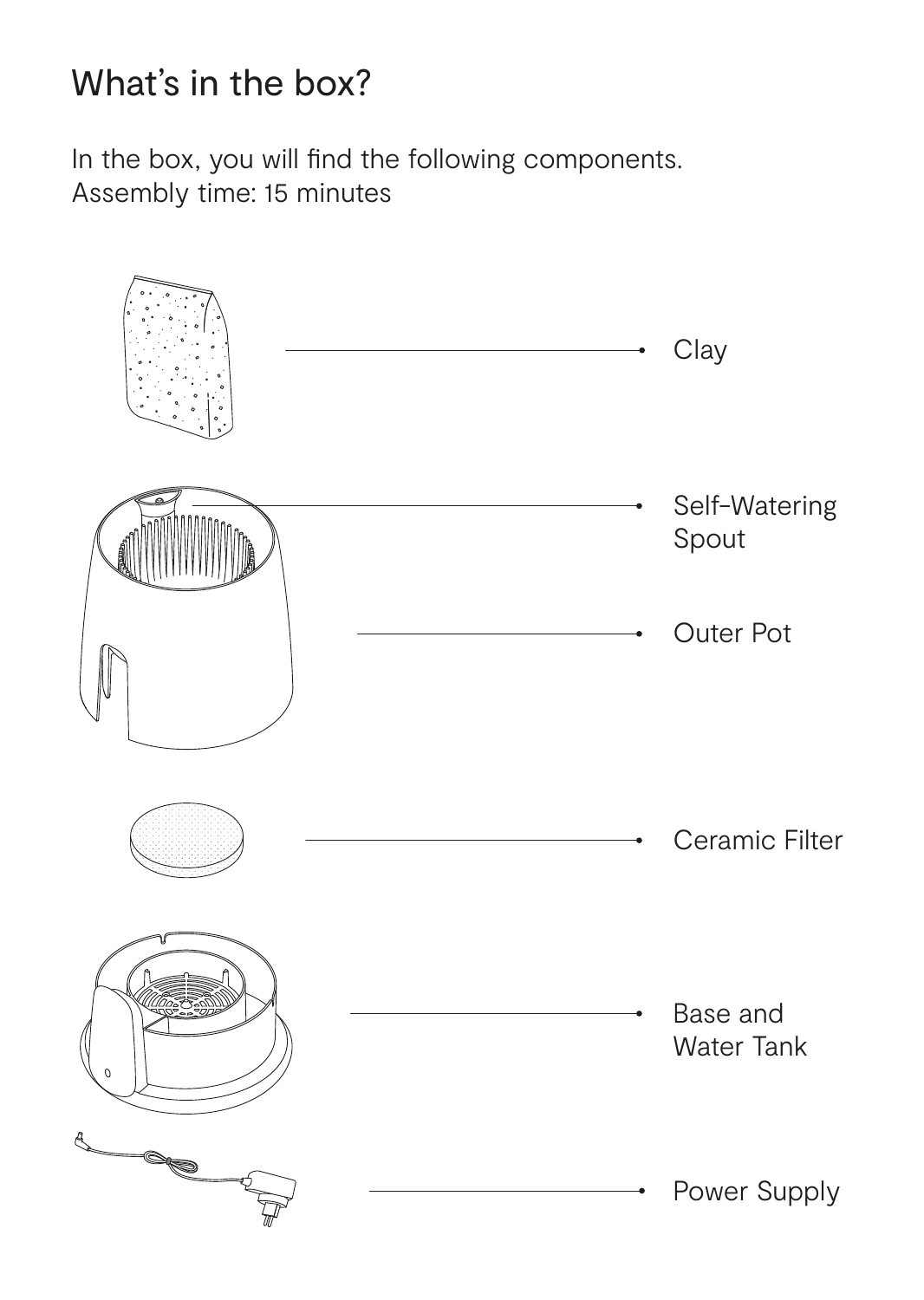#### $1 \rightarrow$  check the rope



Remove the outer pot from the base **①** and then ensure that the rope is placed correctly in the groove at the bottom of the pot  $\circledcirc$ .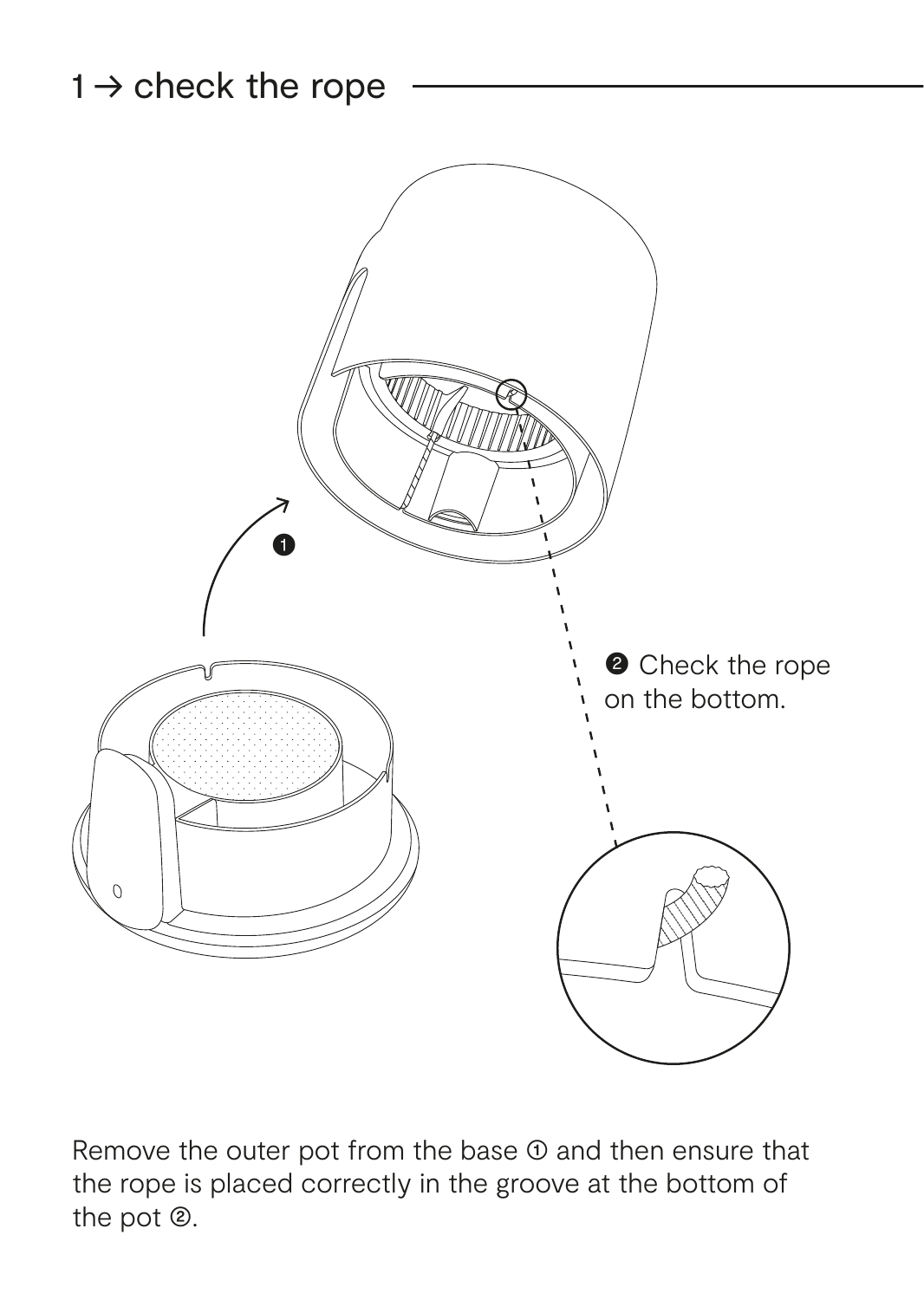

Carefully remove the ceramic filter  $\odot$  and the water tank  $\odot$  from the base, turn it upside down and connect the power cord  $\circledast$ .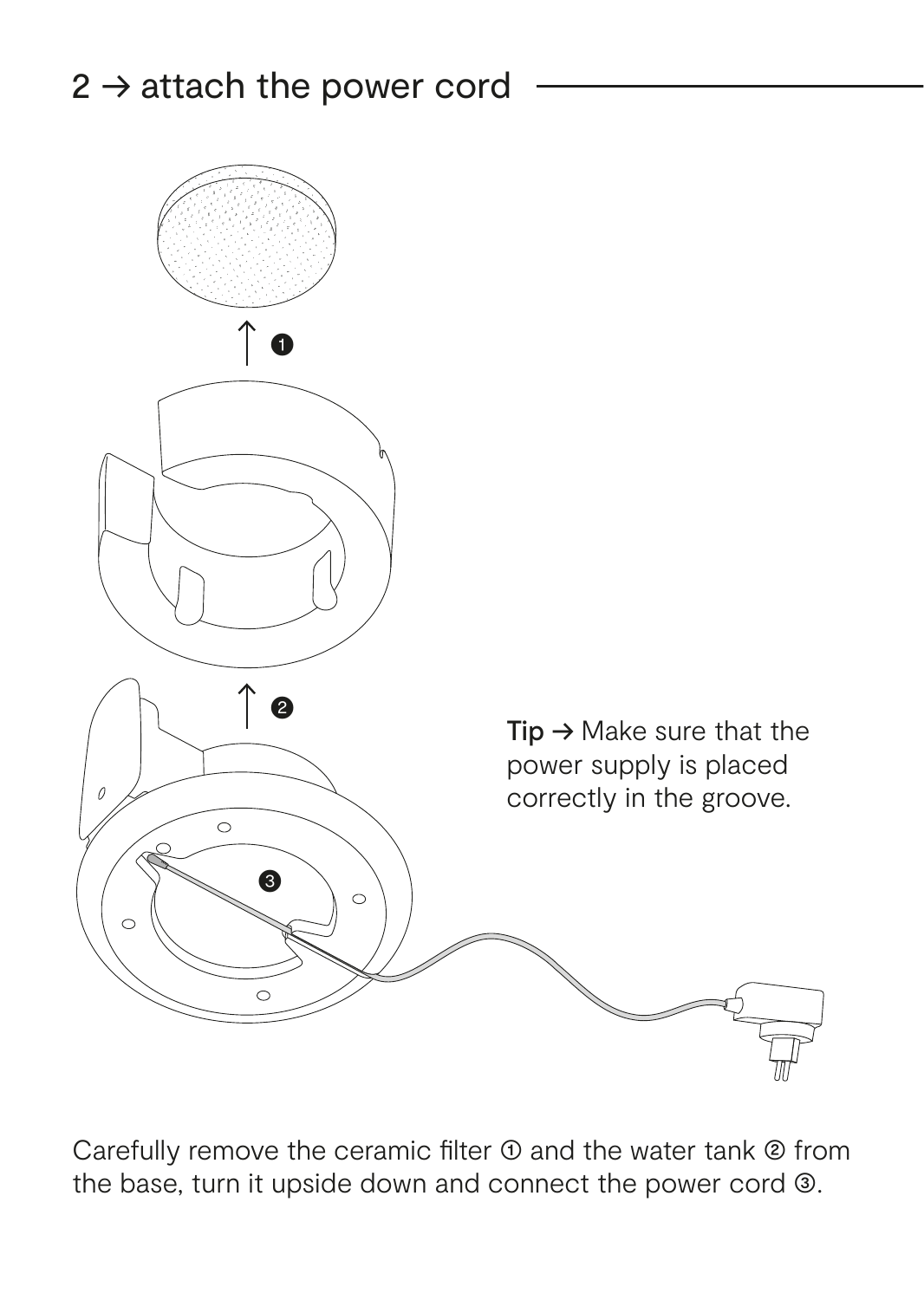

Cover the bottom of the inner basket with a layer of clay ➀. Fill the space between the pot and the inner basket up to the top of the tips with clay  $\circledcirc$ .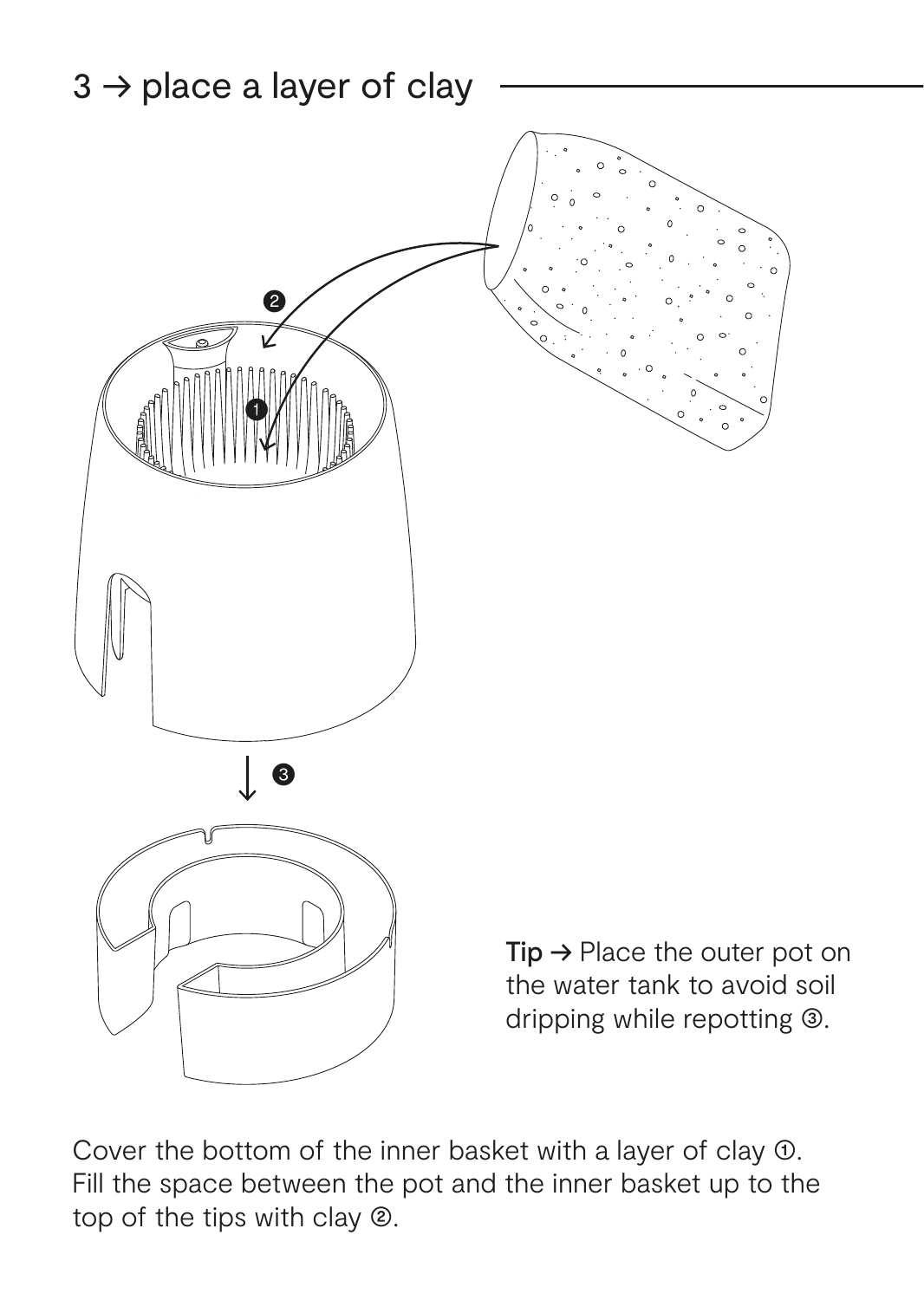

Take your plant and gently untangle its roots **①**. Place the plant in the inner basket, fill it with soil and water it until the soil is moist ➁. Cover the top of the soil with another layer of clay.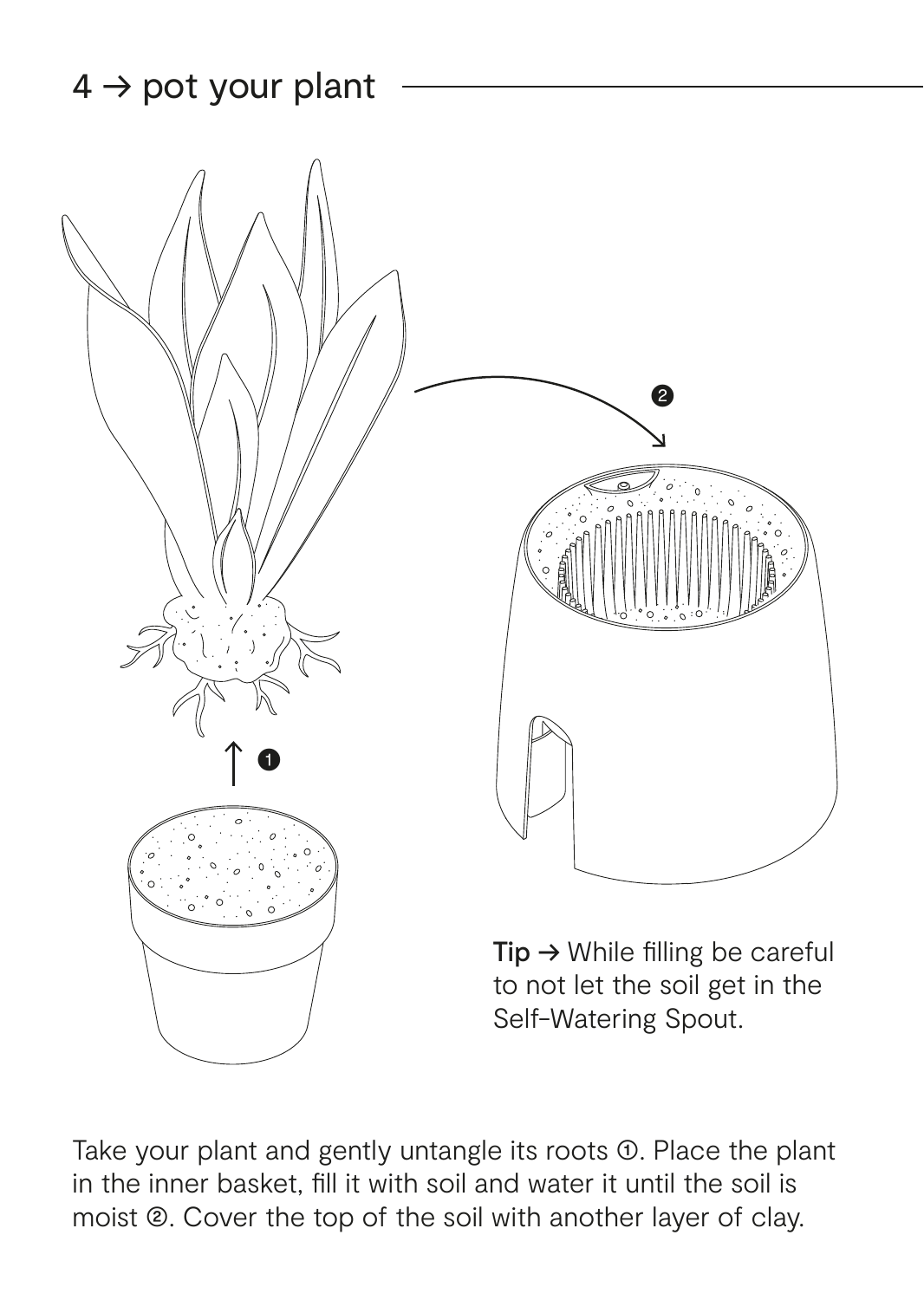

Clean the water tank and insert it  $\Phi$  with the ceramic filter  $\Phi$ on top of the grid. Then put the outer pot on the base 3.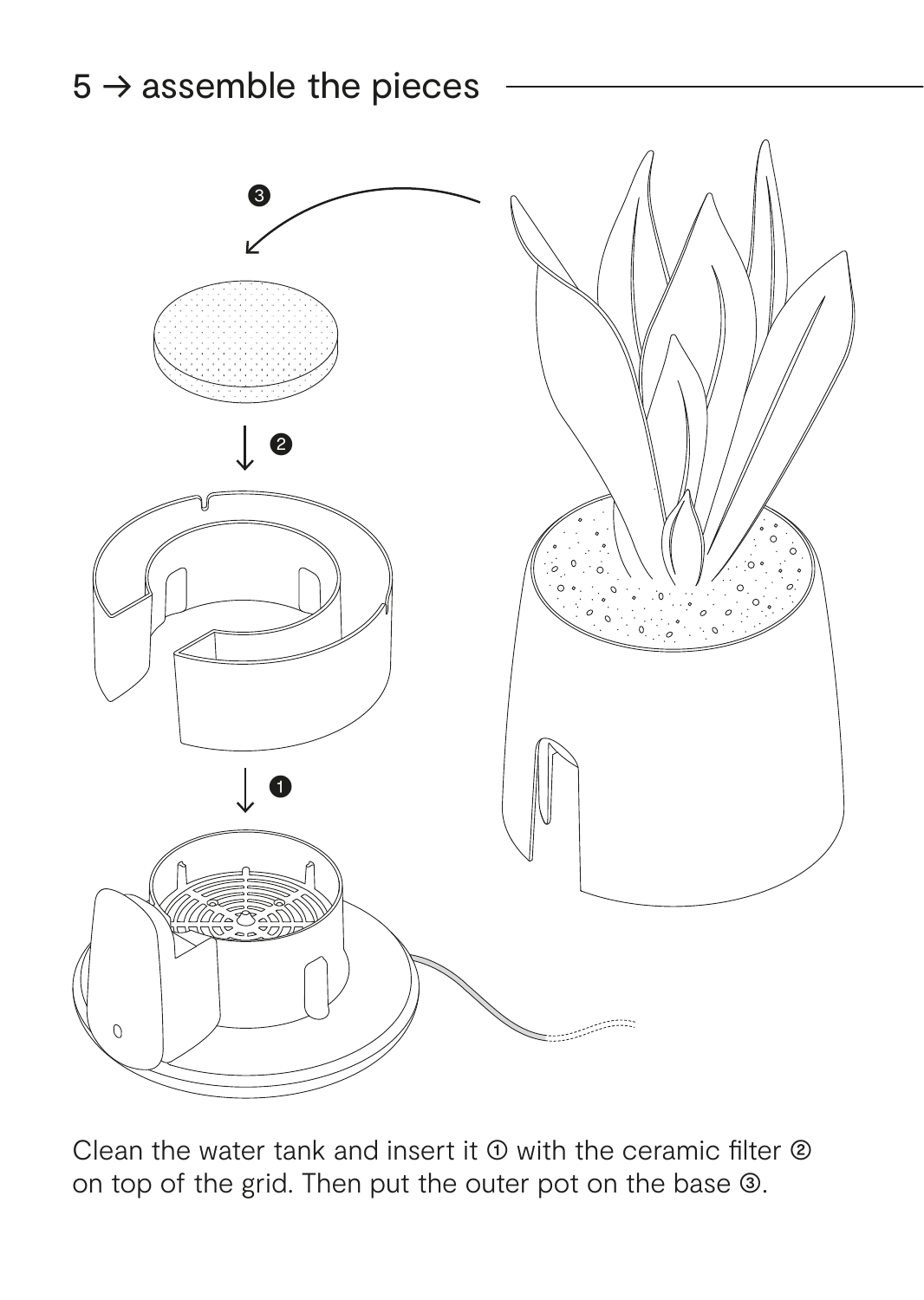$6 \rightarrow$  plug it in



Now it's time to plug the adaptor into an outlet ①. Watch for the LED light on your Natede's smart interface to blink twice 2.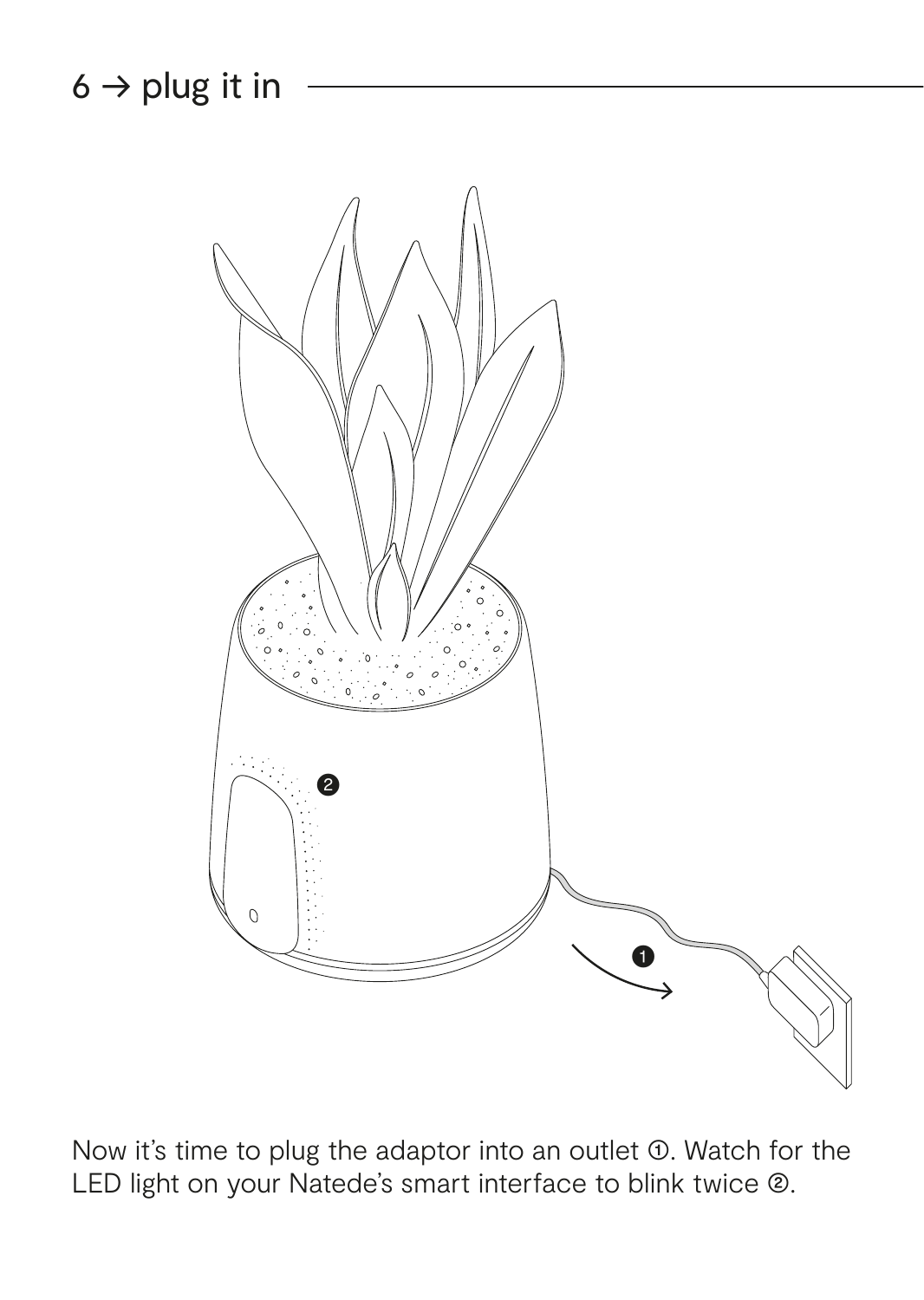

Fill the tank slowly through the little spout **①**. Pause every few seconds to allow the float to rise and indicate the water level. When the red line is visible, the tank is full <sup>*©*</sup>.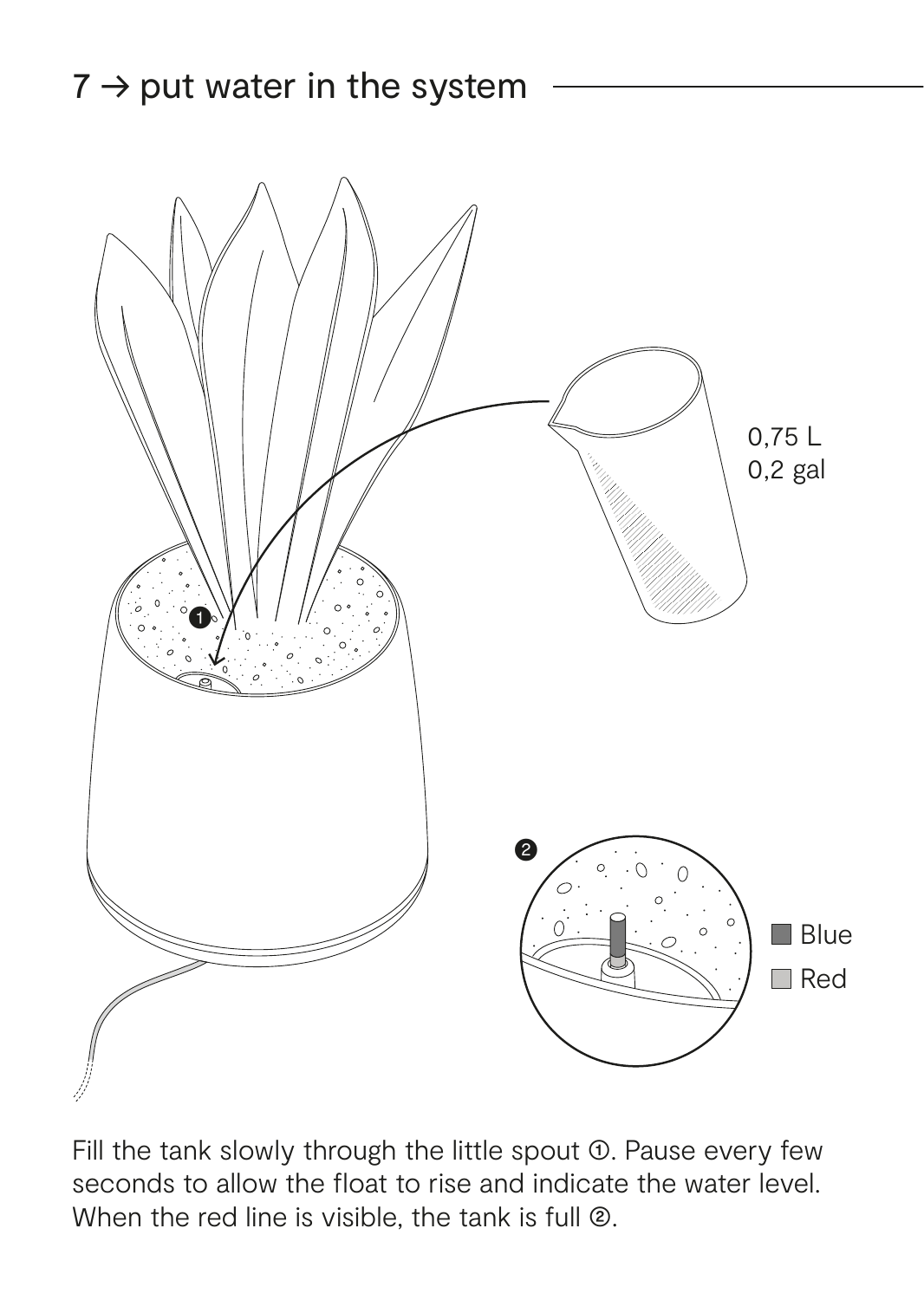

Hold your hand in front of the little eye on your Natede's smart interface ➀ and wait for magic to start. Natede will begin to make your home air cleaner, safer and healthier.